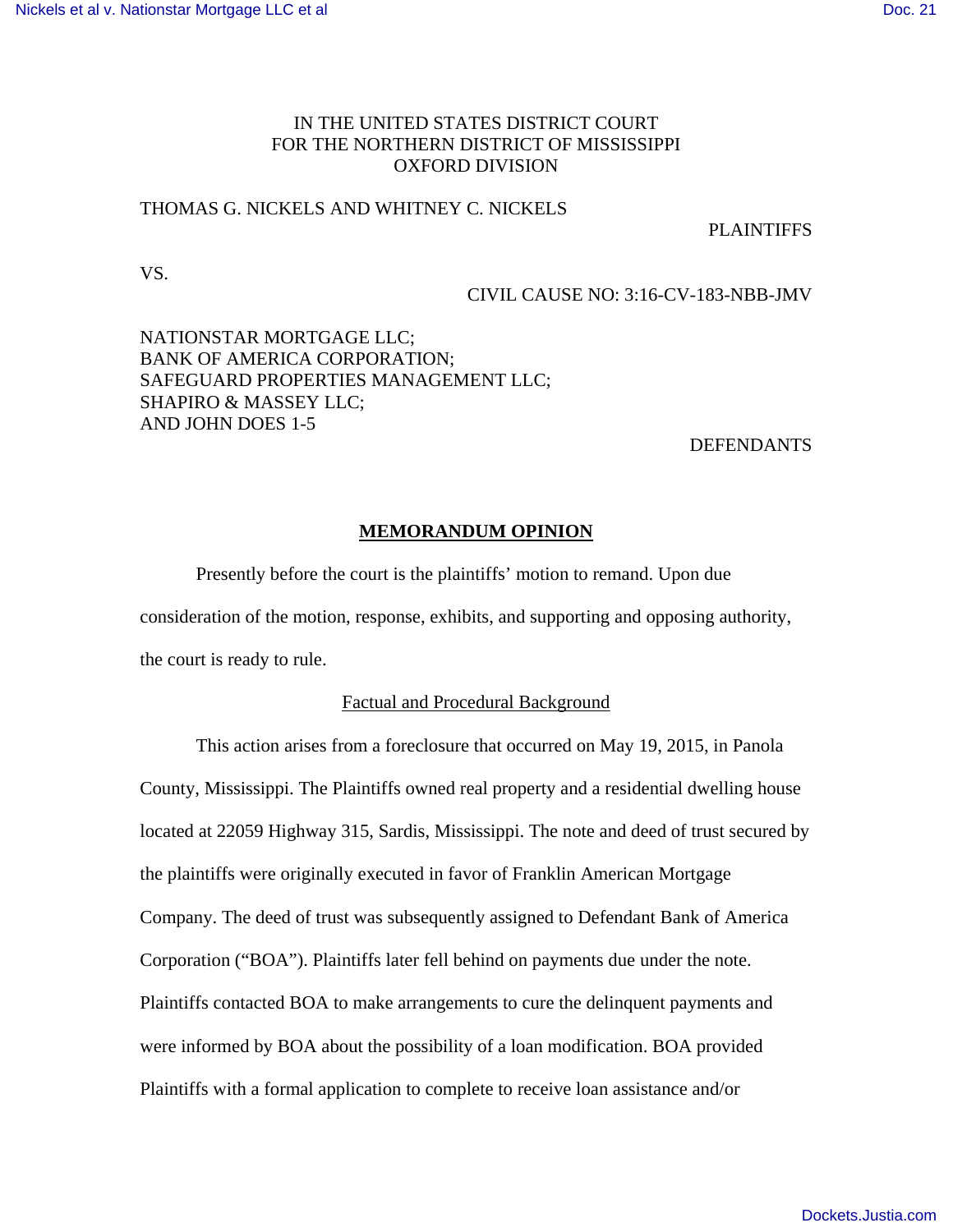modification. BOA subsequently sold the rights to the loan to Defendant Nationstar. Plaintiffs allege that they contacted Nationstar and inquired about the loan modification but were told that there was no record of any application. Nationstar also took the position that the loan in question must be brought current immediately or the Plaintiffs would be subject to foreclosure. Plaintiffs were unable to pay off the note at the time. The Plaintiffs began trying to sell the property to avoid a foreclosure and listed the property for sale with a real estate agency. Plaintiffs allege, however, that on or about May 19, 2015, Defendants Nationstar, Safeguard Properties, and Shapiro & Massey ("Trustee") and/or their employees and/or agents intentionally, wrongfully, and without legal authority trespassed upon the subject property and changed the locks to the residence, removed the realtor's "for sale" sign from the yard and wrongfully took possession of the property. Defendant Nationstar claims that since the Plaintiffs defaulted on the loan they had no right to exclusive possession.

On July 31, 2015, Defendant Nationstar executed and then recorded on August 10, 2015, at Book 2015 Page 7307 a "Substitution of Trustee" in favor of Defendant Shapiro & Massey, LLC, in the Chancery Clerk's Office for the Second Judicial District of Panola County, Mississippi, which is not the judicial district where the subject property is located. Defendants Nationstar and/or the Trustee caused to be published a Substituted Trustee's Notice of Sale in *The Panolian*, a newspaper located in and having a general publication in the Second Judicial District of Panola County. On September 18, 2015, Defendants Nationstar and/or the Trustee conducted a foreclosure sale of the subject property and executed and recorded a Substituted Trustees Deed at Book 2015 Page 1209 in the Chancery Clerk's Office for the First Judicial District of Panola County,

に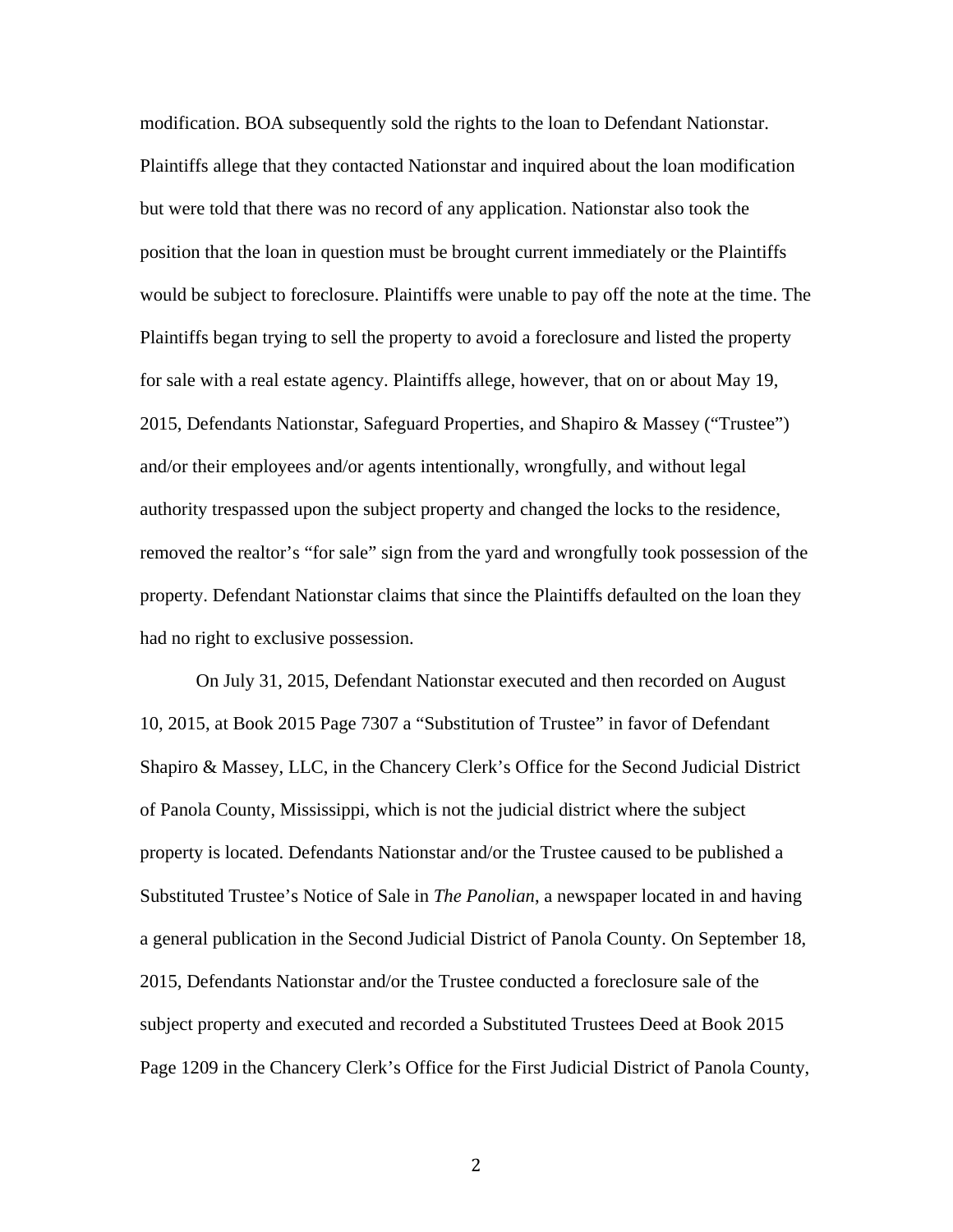where the property is located, allegedly causing a cloud upon the title of the subject property. On March 14, 2016, the Substitution of Trustee executed on July 31, 2015, was re-recorded in the Chancery Clerk's Office for the First Judicial District of Panola County, at Book 2016 Page 8116. On April 25, 2016, the Trustee, acting for Defendant Nationstar, recorded a "Notice to Public" in the same Chancery Clerk's Office, stating that on April 13, 2016, they learned that the first recorded Substitution of Trustee was recorded in the wrong judicial district. The Plaintiffs filed their Verified Complaint in the First Judicial District of Panola County, on July 7, 2016. Plaintiffs allege in the complaint several causes of action including breach of contract, negligence, wantonness, unjust enrichment, promissory estoppel, breach of fiduciary duty, wrongful foreclosure, abuse of process, slander of title, accounting, trespass, intentional and/or negligent infliction of emotional distress, libel, fraud, and outrage. Nationstar Mortgage, LLC, removed this case based upon diversity of citizenship, alleging that Shapiro & Massey, LLC, was improperly joined, and Safeguard Properties Management, LLC, was both diverse and improperly joined.

#### **Standard for Removal and Remand**

"[A]ny civil action brought in a State court of which the district courts of the United States have original jurisdiction, may be removed by the defendant or the defendants, to the district court of the United States for the district and division embracing the place where such action is pending." 28 U.S.C. § 1441(a). A district court has "original jurisdiction of all civil actions where the matter in controversy exceeds the sum or value of \$75,000, exclusive of interest and costs, and is between . . . citizens of different States." 28 U.S.C. § 1332(a)(1). "[R]emoval statutes are to be construed strictly

ぬ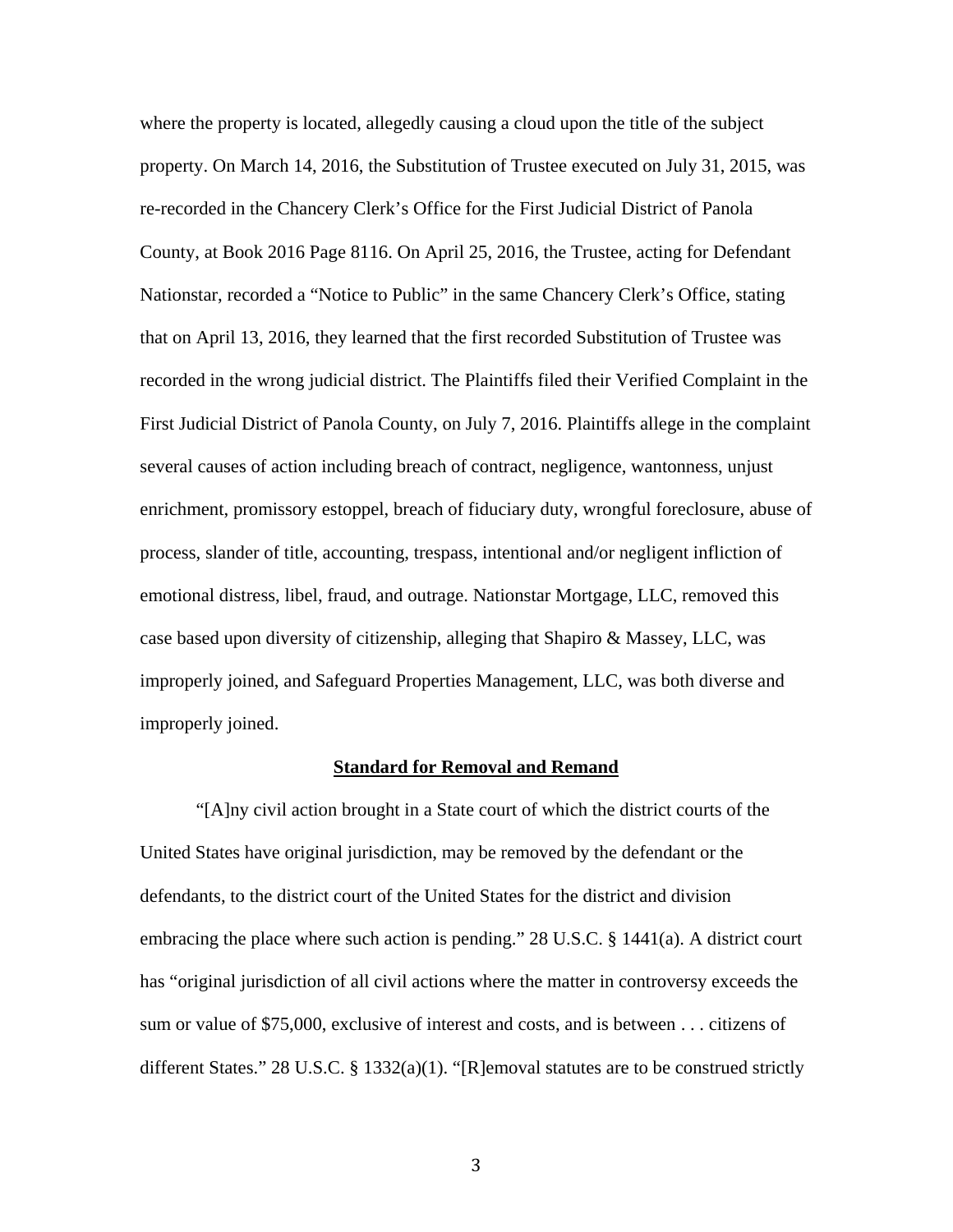against removal and for remand." *Eastus v. Blue Bell Creameries, L.P.*, 97 F.3d 100, 106 (5th Cir. 1996). "The intent of Congress drastically to restrict federal jurisdiction in controversies between citizens of different states has always been rigorously enforced by the courts." *Garcia v. Koch Oil Co. of Texas, Inc.*, 351 F.3d 636, 638 (5th Cir. 2003) (quoting *St. Paul Mercury Indem. Co. v. Red Cab Co.*, 303 U.S. 283, 288 (1938)). The removing party bears the burden of establishing the basis for diversity jurisdiction. *Id. See also De Aguilar v. Boeing Co.*, 47 F.3d 1404, 1408 (5th Cir. 1995).

In diversity jurisdiction cases, "[t]he improper joinder doctrine constitutes a narrow exception to the rule of complete diversity." *McDonal v. Abbott Laboratories*, 408 F.3d 177, 183 (5th Cir. 2005). The "burden of demonstrating [improper] joinder is a heavy one." *Griggs v. State Farm Lloyds*, 181 F.3d 694, 701 (5th Cir. 1999). To establish improper joinder, the party seeking removal must demonstrate either "(1) actual fraud in the pleading of jurisdictional facts, or (2) inability of the plaintiff to establish a cause of action against the non-diverse party in state court." *Travis v. Irby*, 326 F.3d 644, 647 (5th Cir. 2003) (citing *Griggs*, 181 F.3d at 699). Under the second prong, the court must examine "whether the defendant has demonstrated that there is no possibility of recovery by the plaintiff against an in-state defendant, which stated differently means that there is no reasonable basis for the district court to predict that the plaintiff might be able to recover against an in-state defendant." *Smallwood v. Illinois Central R.R. Co.*, 385 F.3d 568, 573 (5th Cir. 2004). "If no reasonable basis of recovery exists, a conclusion can be drawn that the plaintiff's decision to join the local defendant was indeed fraudulent, *unless* that showing compels dismissal of *all defendants*." *McDonal*, 408 F.3d at 183. A

ね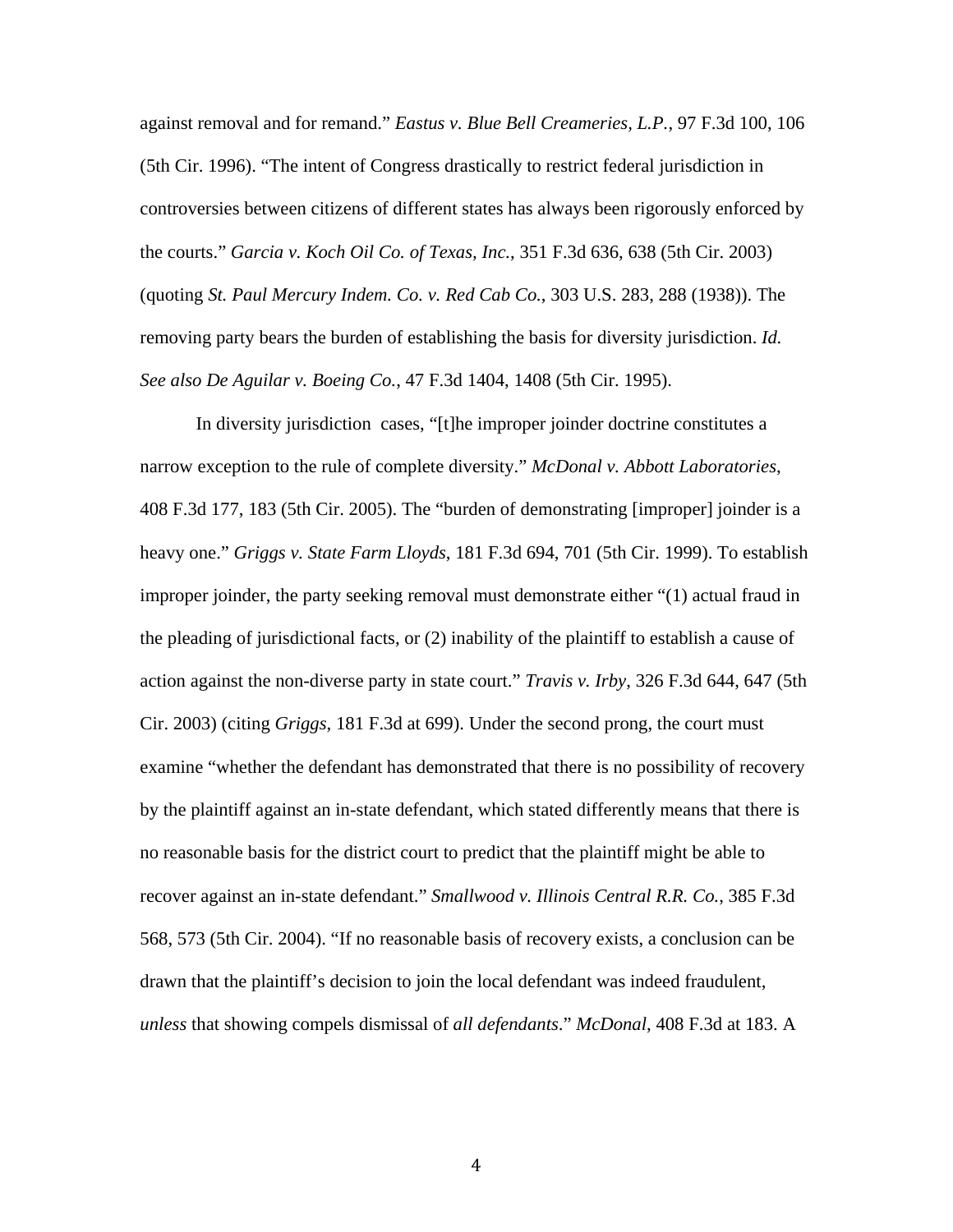district court normally examines a claim of improper joinder by conducting a Rule 12(b)(6)-type analysis. *Smallwood*, 385 F.3d at 573.

#### **Analysis**

Defendant Nationstar alleges in its Notice of Removal that Safeguard is not a Mississippi LLC. The Defendants cite Safeguard's application for registration as a foreign limited liability company and Safeguard's corporate disclosure statement. In its disclosure statement, Safeguard notes the following: Safeguard Properties Management, LLC, is a Delaware limited liability company whose sole member is Safeguard Holdings, L.P. Safeguard Holdings, L.P. is a Delaware limited partnership whose general partner is Safeguard Holdings, G.P., LLC. Safeguard Holdings, G.P., LLC, is a Delaware limited liability company whose members are KJH Holdings Co., Inc., and four irrevocable family trusts. KJH Holdings Co., Inc., is an Ohio Corporation with its principal place of business in Ohio. The four family trusts are all Ohio trusts with all of their trustees, grantors, and beneficiaries being domiciled in and residents of Ohio.

The Plaintiffs claim that Safeguard Properties is a Mississippi LLC and attached copies of Safeguard's 2013-2016 Mississippi Limited Liability Company Annual Reports showing that for at least four years Safeguard has filed reports with the State of Mississippi stating that its state of incorporation is Mississippi and that it is not a foreign LLC.

This Court finds in favor of the Defendants on this issue noting that Safeguard and Nationstar have shown that these annual reports were made in error, and that Safeguard is an LLC incorporated in Delaware with its principal place of business in

の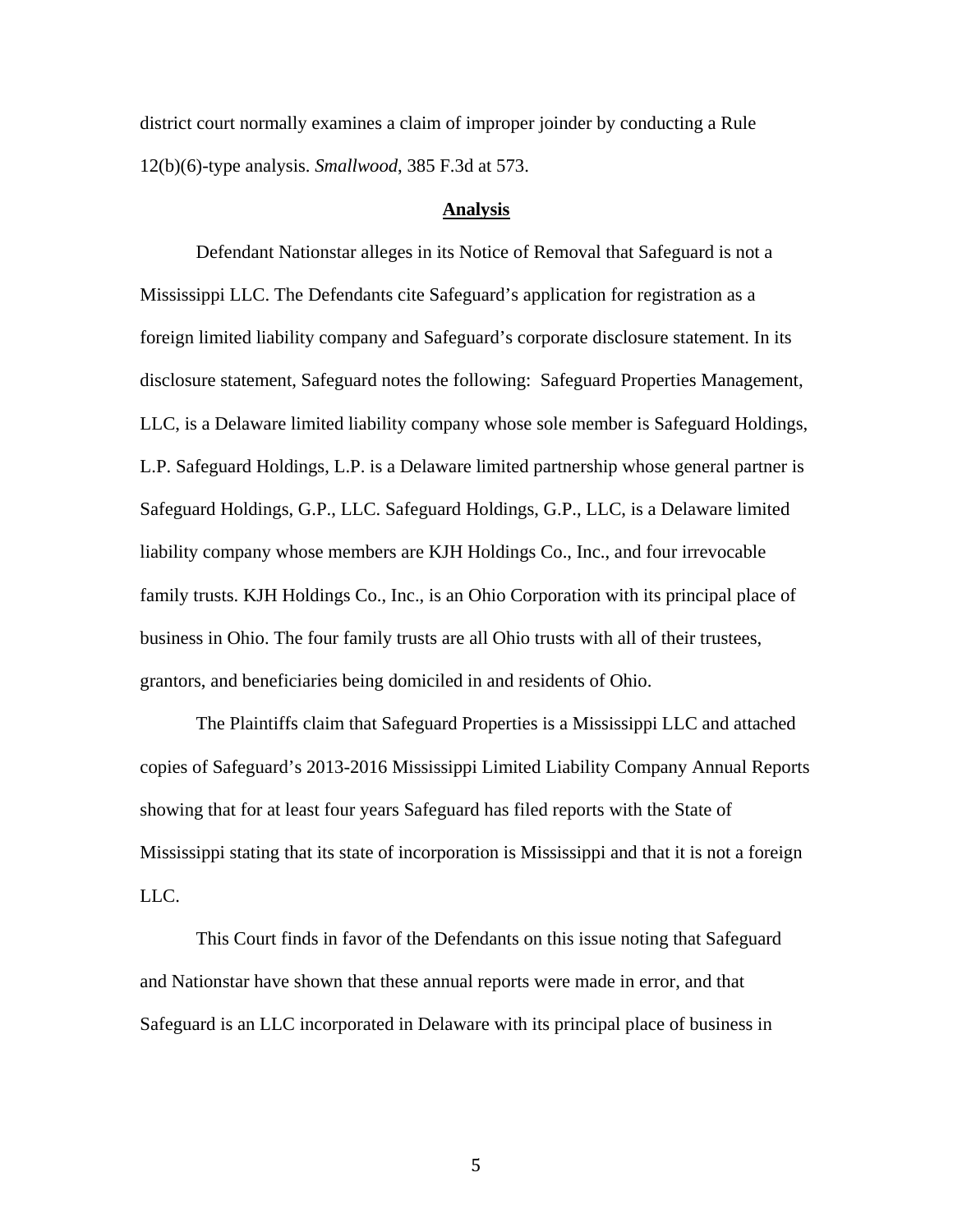Ohio, with none of its members domiciled in Mississippi. Safeguard is thus, an Ohio resident and a diverse party.

The same cannot be said for Shapiro & Massey LLC. It is not disputed that Shapiro & Massey, LLC, is a Mississippi company. The Defendants claim that, in it's role as a substituted trustee, Shapiro & Massey is a nominal party whose citizenship is irrelevant for diversity jurisdiction purposes, citing *Brown v. Deutsche Bank Nat'l Trust Co*., 2015 U.S. Dist. LEXIS 84925, 12-13 (S.D. Miss June 30, 2015). According to *Brown*, the nature of the allegations against a substituted trustee are irrelevant; if the trustee is alleged to have taken the actions in its capacity as trustee, it is a nominal party whose citizenship is disregarded. *Brown*, LEXIS 84925 at 12-13. The Plaintiffs claim that *Brown* is distinguishable from the present case given the details of the trustee's alleged conduct. While the court agrees with the ruling in *Brown*, under a Rule 12(b)(6) analysis the court must resolve disputed questions of fact and all ambiguities in the controlling state law in favor of the non-removing party. *Travis*, 326 F.3d at 648. The Plaintiffs have stated a number of claims against Shapiro & Massey upon which they could possibly prevail in state court, including trespass and wrongful foreclosure. While substituted trustees are considered nominal parties, a number of the allegations against Shapiro  $\&$ Massey occurred on May 19, 2015, and the Substitution of Trustee was not executed until July 31, 2015. Thus, Shapiro & Massey would not have been a substituted trustee when the allegations occurred. For this reason the court finds that Shapiro & Massey is not a nominal party and has not been improperly joined.

To arrive at this determination the Court has conducted a Rule 12(b)(6) analysis. Rule  $12(b)(6)$  looks at the allegations of the complaint to determine whether the

は